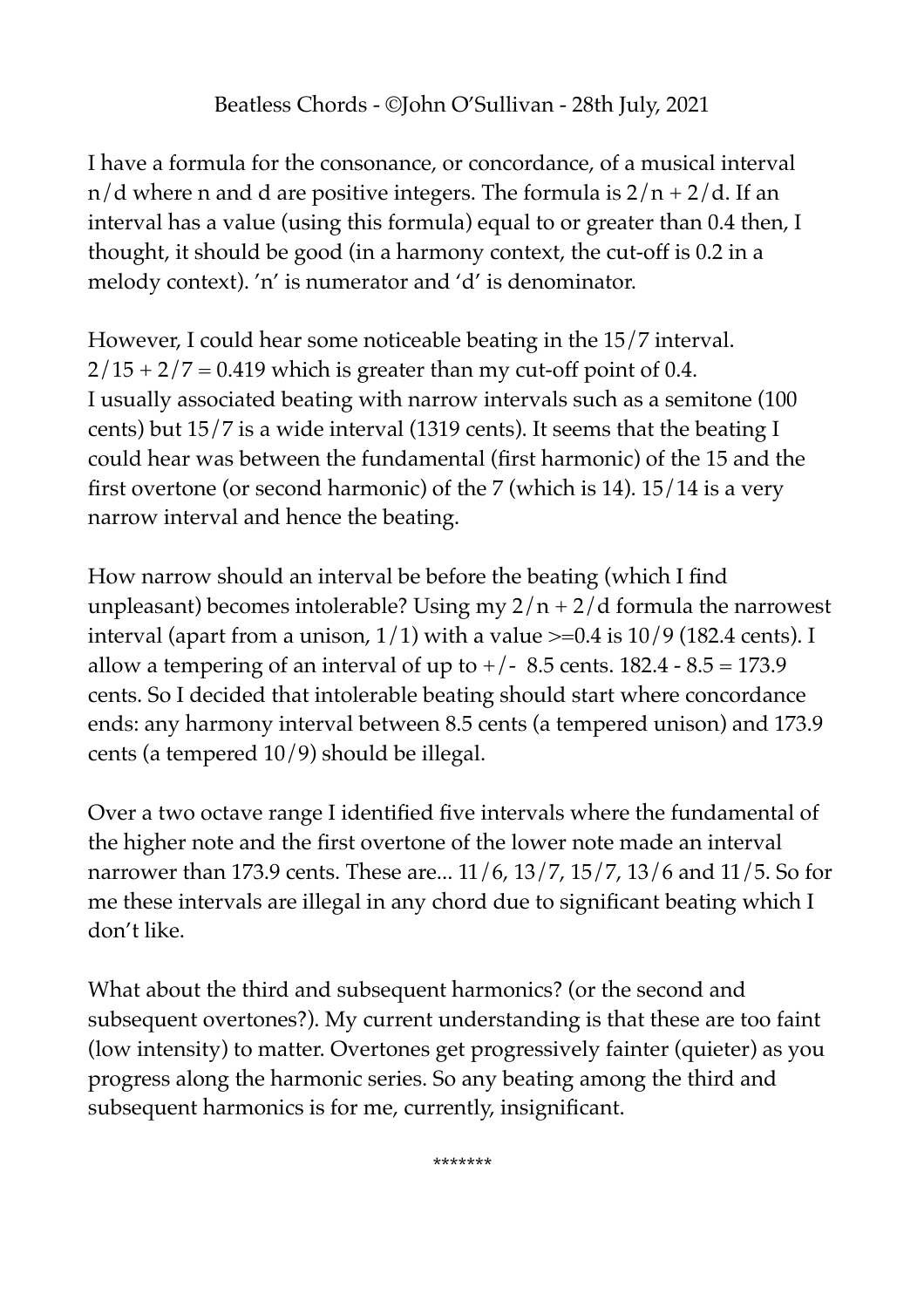Here is something I have been wrestling with for two or more years. I don't like minor thirds (6/5, 315.6 cents) in a harmony (not melody) context. I can hear significant beating in 6/5 intervals on my Eagle fretted guitar. All minor chords contain a 6/5. And I don't like minor chords much either, I was never a big fan of them. I like 5/4 (386.3 cents). And So if I were to be very strict I would 'ban' any intervals (except for unisons) narrower than 377.8 cents (a just 5/4) tempered narrower by 8.5 cents.

This means that all minor chords and 2:3:4:5:6:8 major chords (contain a 5:6) would be illegal. And look at the 5/3 interval. The fundamental of the 5 and the first overtone of the 3 (which is a 6) makes a 6/5 interval, which I don't like. So, again, if I were to be very strict, I wouldn't allow a 5/3 interval (major sixth) which almost every person reading this will find preposterous.

But, I am not always very strict and I am happy to use 6/5 and 5/3 and minor chords sometimes when I am composing.

On the other hand, if I *were* to be very strict and rule out intervals narrower than 377.8 cents, or intervals where the fundamental of the higher note paired with the first overtone of the lower note makes an interval between 8.5c and 377.8c what chords would be available?

Not many. But on eleven of the twelve notes in Eagle 53 at least one very strong and strongly rooted chord occurs where all the intervals in the chord are within 1.4 cents of just. The chord on  $A# (7/5)$  is the exception.

On a piano keyboard tuned to Eagle 53, where E is on 1/1 or 0 cents, here are the strongest available chords...

 $E(1/1)$  2:3:4:6:8  $F(16/16)$  2:3:4:6:8 F# (9/8) 2:4:5:8 or 4:5:8:10:16 G (6/5) 2:3:4:6:8 G#  $(5/4)$  2:3:4:6:8 A (4/3) 2:3:4:6:8 A#  $(7/5)$  7:10:14:20:28  $(20/7 \approx 17/6)$ B (3/2) 2:3:4:6:8  $C (8/5) 2:3:4:6:8$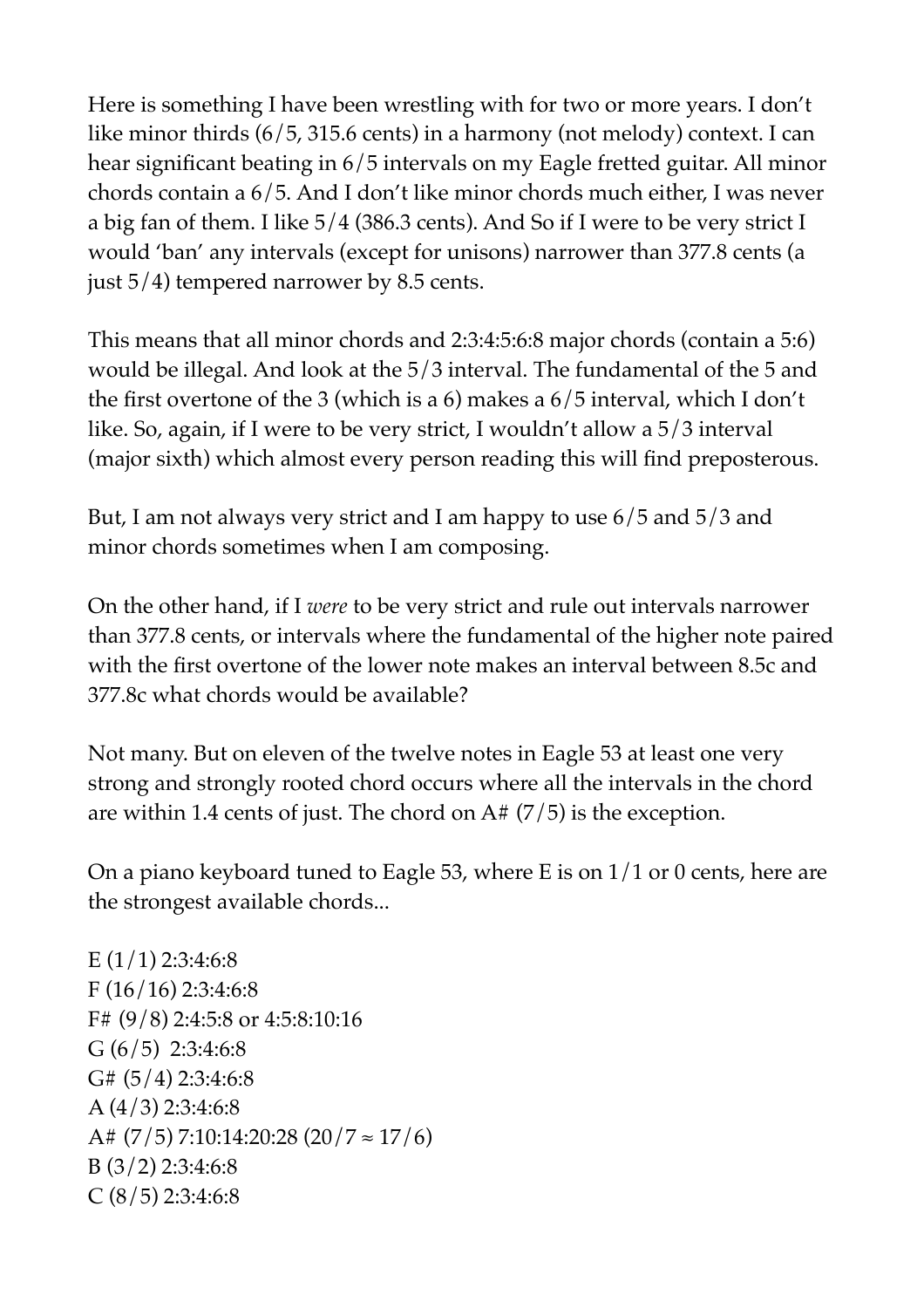$C# (5/3) 2:3:4:6:8$ D (9/5) 2:4:5:8 or 4:5:8:10:16 D# (15/8) 2:3:4:6:8

On a guitar fretted for Eagle 53 and E is on  $1/1...$ 

E  $(1/1)$  2:3:4 or 2:3:4:6  $F(16/16)$  2:3:4 F# (9/8) 4:5:8:10 G  $(6/5)$  2:3:4 G#  $(5/4)$  2:3:4  $A(4/3)$  2:3:4 A#  $(7/5)$  7:10:14:20  $(20/7 \approx 17/6)$ B (3/2) 2:3:4  $C(8/5)$  2:3:4  $C# (5/3) 2:3:4$ D (9/5) 2:4:5:8 or 4:5:8:10 D# (15/8) 2:3:4

2:3:4:6 occurs on F, G, G#, A, B, C, C# and D# but these are very difficult to play on an Eagle fretted guitar. If I allowed 3:5 I would still prefer 2:3:4:6:8 chords to 2:3:4:5:8 chords because the 6 resonates more with the other notes than the 5.

If I want more variety of chords I have to allow some mild beating. My books for Eagle tuned keyboards and Eagle fretted guitars list several thousand chords. These books are described on my website...

www.johnmusic7.com

Below is a list of harmony intervals with a strength value  $\geq=0.4$  using my formula. The left column lists the just intervals. The next column shows the widths of the intervals in cents. The numbers to the right of these are the strength values using the formula. The five intervals marked with --- I never use (in harmony). The intervals marked with  $\#\#\$  I avoid only \*if\* I am being very strict (melodically all these intervals are, for me, good).